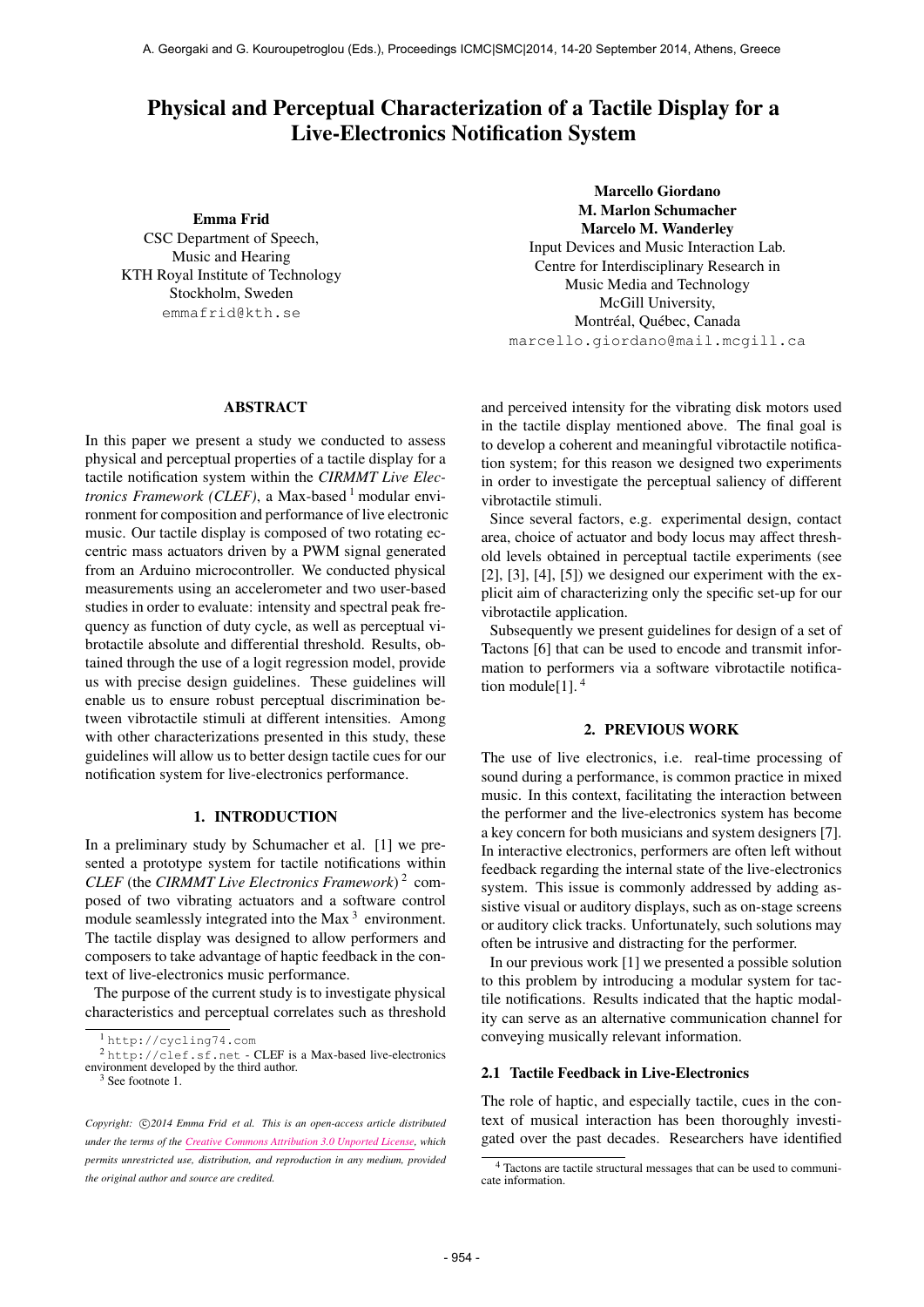tactile cues which can be sensed by performers while playing a traditional musical instrument, and tactile actuation technology has been extensively adopted in the design of Digital Musical Instruments (DMIs).

Tactile feedback, especially in the form of *tactile notification* [8] has already been used in the context of liveelectronics performance to convey information regarding the performer's direct action and effect on a system [9]; the performer could for example receive a tactile confirmation after successfully triggering various effects via a foot pedal. Furthermore, tactile feedback has also been used to coordinate musicians in free-improvisation performances with live-electronics [10].

In our previous work [1] we aimed at generalizing and expanding these concepts. We provided performers and composers with a tool capable of displaying not only immediate feedback in response to specific commands from the user to the system, but also more abstract parameters that are not directly linked to the user-system control flow, e.g. score-related information such as tempo changes. Our tactile display consisted of two vibrating actuators (rotating eccentric masses) placed on the back of the performer. The tactile display was controlled via an Arduino Uno Microcontroller.

# 3. PERCEPTUAL AND PHYSICAL CHARACTERIZATION OF THE TACTILE DISPLAY

As an improvement to our previous work we aim to characterize the vibrating actuators used to display the tactile stimuli. This characterization can help overcome uncertainty when designing tactile cues, as one could not be sure of, for example, the perceived intensity and discrimination of a number of buzzes marking tempo changes in a complex passage in a piece.

We carried out several measurements and perceptual tests to assess the properties of the vibrating actuators used in the display. These data could provide a solid foundation for the development of a library of preset Tactons and Tacton editors in *CLEF*.

# 3.1 Physical Measurements

The actuators used in this project are two VPM2 flat rotating eccentric masses from Solarbotics Ltd<sup>5</sup>. These vibrating disks do not provide separate control of the frequency and amplitude parameters. The only control parameter for the actuators is the duty cycle of the PWM wave driving the eccentric masses (with values ranging from 0 to 1), which can be considered as indirectly linked to the intensity of the vibration [11]. The actuators were driven using a ULN2803A $<sup>6</sup>$  IC unit as motor driver. This was connected</sup> to an Arduino Uno board generating a PWM signal.

We fixed a PCB  $352C23^7$  1-axis accelerometer on the top face of the actuator using a small piece of Petro Wax

<sup>6</sup> [http://pdf.datasheetcatalog.com/datasheet/](https://solarbotics.com/download.php?file=159e) SG[SThomsonMicroelectronics/mXssxrt.pdf](http://pdf.datasheetcatalog.com/datasheet/SGSThomsonMicroelectronics/mXssxrt.pdf)



Figure 1. A VPM2 actuator next to a 10 cent coin.



Figure 2. PCB 352C23 1-axis accelerometer fixed to the actuator.

and measured the actuator vibration for ten discrete PWM duty cycle values (0.1 to 1.0) to assess the actual amplitude of vibration and average peak frequency at each step. Moreover, the ramp-up (i.e. the time in ms to reach the target vibration amplitude) and ramp-down (i.e. the time to return to the steady state after activation) were measured.



Figure 3. A test subject wearing our tactile display.

#### 3.2 Perceptual Experiments

Two vibrating disk motors driven via PWM output from an Arduino Uno board were placed on the back of the torso of the subject using a Velcro $(\overline{R})$  band. The actuators were placed symmetrically about the spine of the user (see Fig. 3). The software used in the experiments was coded in Max and the communication between the host computer and Arduino board was handled using the Firmata protocol.

With the specifics of musical performance in mind, loci were chosen to be as unobtrusive while still as effective as possible. Although sensory perception is known to be more sensitive on the fingertips, such loci are not suitable in the context of instrumental performance, as the hands are most often preoccupied with manipulating musical instruments. A locus on the back of the torso was therefore chosen, since this position is expected to interfere little with the movements of the performer. Furthermore, the large area of the back of the torso introduces spatial locus as an additional parameter for information display [12]. Sensory perception on the back has previously been investigated in [13, 14, 15] and the back has proficiently been used to convey information via vibration in numerou[s studies \(e.g. \[16, 17\]\).](http://www.pcb.com/Products.aspx?m=352C23)

<sup>5</sup> https://solarbotics.com/download.php?file= 159e

<sup>7</sup> [http://www.pcb.com/Products.aspx?m=3](http://pdf.datasheetcatalog.com/datasheet/SGSThomsonMicroelectronics/mXssxrt.pdf)52C23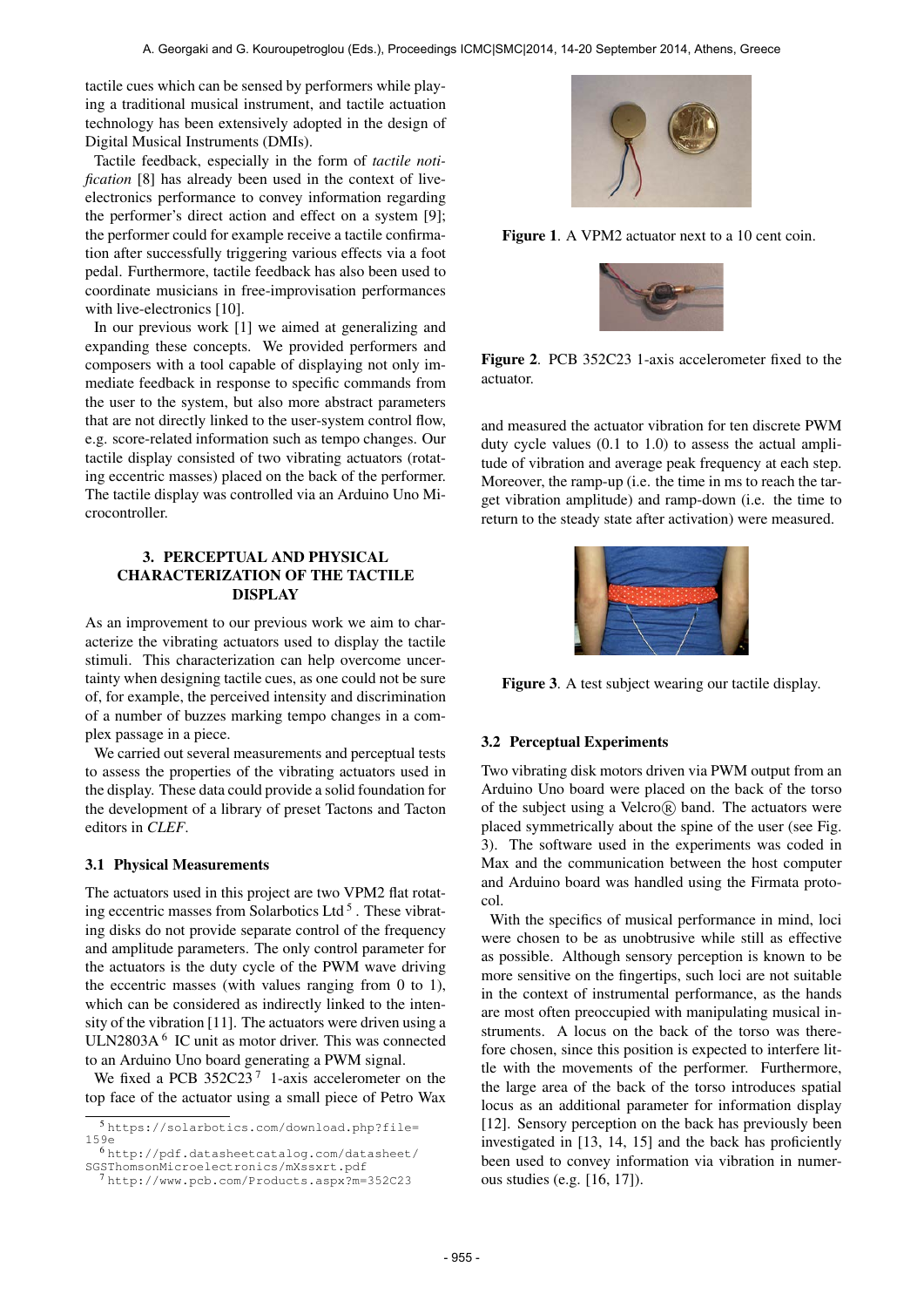Two perceptual experiments were carried out in order to investigate vibrotactile absolute threshold (1) and vibrotactile differential threshold (2). A total of 8 subjects (4 men and 4 women, 21-31 yrs) participated in experiment (1) and a total of 10 subjects (5 men and 5 women, 21-31 yrs) in experiment (2).

Vibrotactile stimuli had a length of 500 ms and the PWM duty cycle was set to go immediately from 0 to 1 for the attack and 1 to 0 for the release, respectively. The only difference between stimuli presented in the perceptual experiments were intensity (which, in turn, affected ramp-down time, see results presented in Table 1).

In order to prevent the risk of biased responses caused by auditory cues, subjects wore headphones with a low level of pink noise during the experiment. The level of the noise was adjusted so as to mask the sound produced by the vibrating motors for the highest duty cycle level.

#### *3.2.1 Vibrotactile Absolute Threshold*

A standard method of constant stimuli was used in order to estimate vibrotactile absolute threshold (from here on referred to as VAT). A set of 5 equally spaced stimulus intensities, corresponding to duty cycles of the PWM ranging from 0.1 to 0.5, was chosen. Each stimulus level was repeated six times in a randomized order, thereby giving a total of 30 stimuli. The length of each stimulus was set to 500 ms.

In order to prevent adaptation effects, i.e. that subjects experience a decrease in sensory magnitude of a stimulus due to continuous vibrations over extended periods of time [18] [19]), a number of 5 stimuli was presented on the left actuator, whereafter 5 were presented on the right actuator. As noted in [20], the time to recover from a decrease in sensory magnitude (the recovery time) is about half the time required for adaptation. A pause of the same length as the vibrational pattern was thus introduced after each shift of actuator in order to prevent adaption effects.

Participants were asked to press the space-bar of an external keyboard every time (s)he could perceive a stimulus. The proportion of detected stimuli was annotated for each stimulus intensity. VAT was defined as the point where the proportion of detected stimuli was above 50 %.

## *3.2.2 Vibrotactile Differential Threshold*

The vibrotactile differential threshold (or Just Noticeable Difference, JND) corresponds to the change in duty cycle at which a difference in a detected stimulus can be detected. A two-alternative forced-choice experiment (2AFC) for "same" or "different" discrimination was adopted in order to approximate the difference in vibrotactile stimulus intensity level (corresponding to the PWM duty cycle) required for two stimuli as being different in terms of intensity.

A total of 81 stimuli pairs of various intensity levels were presented in randomized order. Each stimulus pair consisted of two vibrotactile pulses of a length of 500 ms length, separated by a pause of randomized length (750 to 1500 ms). The 81 stimuli pairs consisted of all combinations of duty cycles within the perceptual threshold, i.e. 0.21.0 (lower threshold determined via the VAT experiment), quantized in steps of 0.1. This resulted in 81  $(9^2)$  stimuli pairs, where 9 pairs were combinations of the same intensity, and 72 were pairs with different intensities.

A total of 5 stimuli pairs were presented on the left actuator, whereafter a pause for recovery was introduced in order to prevent adaptation effects. The active actuator, i.e. the actuator presenting the tactile stimuli, then changed from left to the right side and the pattern of 5 stimuli continued. The vibrotactile pattern of 5 stimuli was approximated to last about 15 seconds in average. A pause of 15 seconds was thus introduced between each switch of actuator, enabling a total recovery time of 30 seconds.

The subject was asked wether (s)he could detect a difference in stimulus intensity between the two vibrotactile pulses by pressing one of two assigned keys labeled "same" or "different" on an external keyboard. The subject was given 4.5 seconds to answer before the next stimulus was presented. If no answer was recorded for one stimuli pair the answer was set automatically to "same", since it was assumed that a too long response time would suggest that it was hard to decide whether the stimuli were actually different, thereby indicating that they were perceived as similar.

#### 4. RESULTS

#### 4.1 Physical Measurements

The data collected at  $192 kHz$  using the accelerometer attached to the actuator allowed us to investigate several characteristics of the specific vibrating motors chosen for the project.

Ramp-up time required for the motor to go from zero to full amplitude was lower than 15 ms for discrete duty cycle levels ranging from 0.1 to 1.0. The ramp-down time required for a decrease from full amplitude to zero ranged from 400 to 610 ms for duty cycles of 0.2-1.0 (the time for a duty cycle of 0.1 could not be consistently measured due to low signal-to-noise ratio). The ramp-down time was defined as the time from full amplitude of the PWM signal to the moment where the noise floor in the accelerometer signal was reached. A summary of ramp-down times for every PWM value  $(X_0)$  can be found in Table 1.

| Duty cycle $X_0$   0.2   0.3   0.4   0.5   0.6   0.7   0.8   0.9   1.0 |  |  |                                     |  |  |
|------------------------------------------------------------------------|--|--|-------------------------------------|--|--|
| $t$ (ms)                                                               |  |  | 400 490 540 580 580 600 600 610 610 |  |  |

Table 1. Ramp-down times for different duty cycles.  $X_0$ represents the duty cycle value.

As seen in the table, a duty cycle of 0.2 resulted in a 400 ms ramp-down. However, since results from the VAT experiment suggested that duty cycles below 0.2 are below perceptual threshold (see Sec. 4.2), we can consider the longest relevant ramp-down time for the actuators to be approximately 200 ms (ideally one can subtract the 400 ms of ramp-down time corresponding to 0.2 amplitude from all measured ramp-down times, since what happens in those 400 ms is not perceivable). It has to be remarked that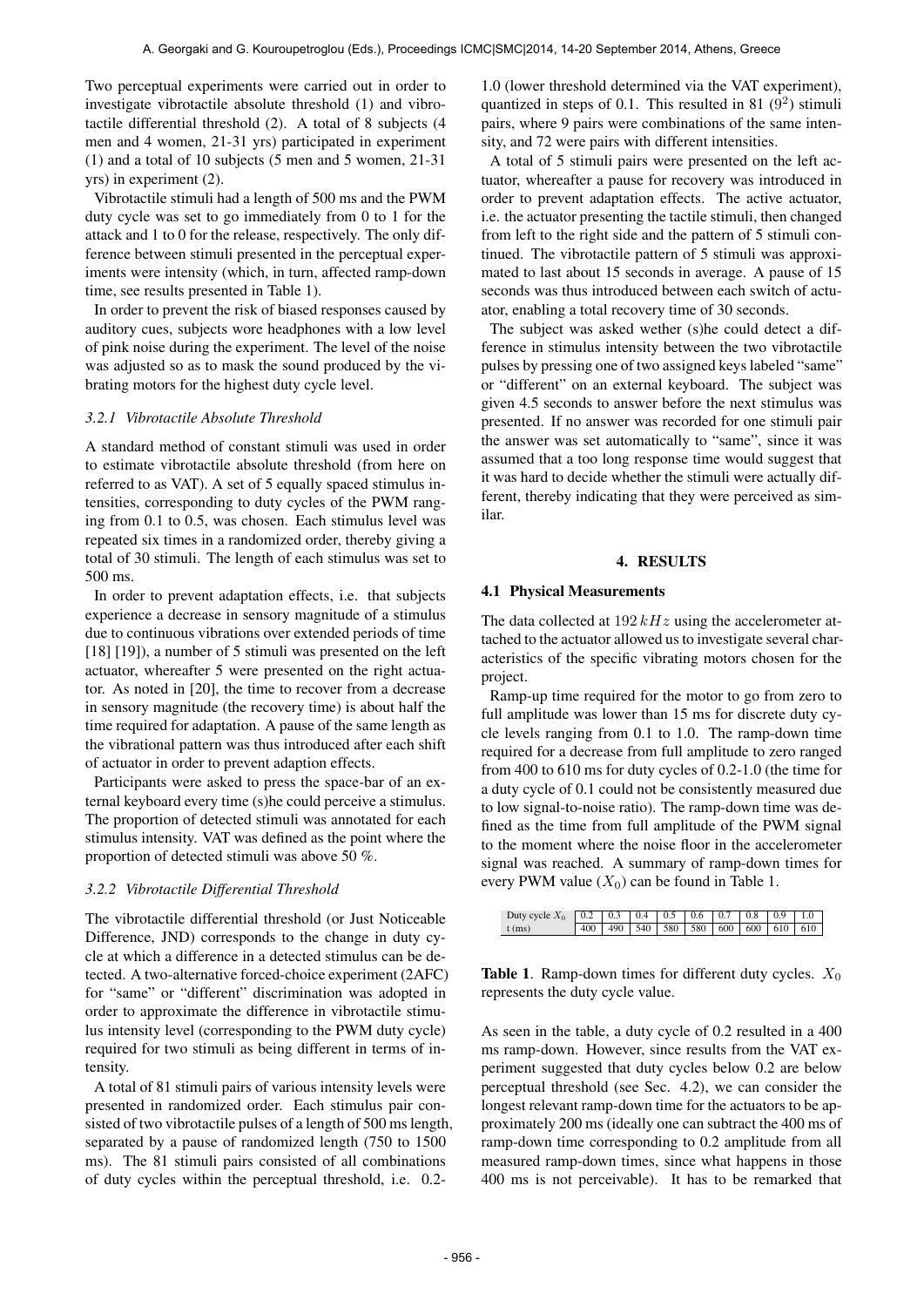these values might be influenced by our experimental setup where the actuator was placed on a table, and that results might change when the actuator is in contact with a user's skin.

Fig. 4 clearly shows that amplitude and frequency are both correlated with the PWM duty cycle and thus cannot be directly controlled with this specific type of actuator. Moreover, the relationship is also not linear, with a clear tendency to stabilize in the higher end of the duty cycle range.

These properties, and how they are perceived by final users when applied to their skin, have to be taken into account when designing tactile effects to be used with our tactile display.



Figure 4. Average peak amplitude frequency (top) and RMS amplitude (bottom) at each discrete PWM duty cycle step from 0.2 to 1. Both these analyses were performed up to  $1000 Hz$  in the original spectrum, which is the upper limit for tactile perception. The average peak amplitude is a weighted average of the most significant frequency peaks found in the spectrum. The frequency range varies from 140 to  $380 Hz$ . Average power is expressed in dB, with maximum amplitude used as reference power.

## 4.2 Vibrotactile Absolute Threshold

Surprisingly, all of the subjects were able to detect all stimuli ranging from 0.2 to 0.5. As for stimuli with a duty cycle below 0.2, only 4.2 % of the presented stimuli were detected. This is consistent with the results from the physical measurements, which showed a low signal-to-noise ratio for PWM values below 0.2.

Duty cycles below 0.2 could thus be considered to be below threshold. We can therefore conclude that duty cycles below 0.2 should not be used when designing Tactons in this particular set-up, i.e. with an actuator configuration with actuator locus on the back of the torso.

#### 4.3 Vibrotactile Differential Threshold

The overall aim of the differential threshold experiment was to investigate which difference in duty cycle  $(X_1)$  that was required in order to ensure robust discrimination between vibrotactile stimuli. It has previously been found that a difference of at least 20-30 % in amplitude is necessary for such robust discrimination between vibrotactile stimuli [5]. An assumption before carrying out the differential test was that not only the difference between two vibrotactile stimuli but also the order of the presented stimuli would affect vibrotactile perception (i.e. that the results would depend on whether the lowest or highest PWM duty cycle was presented first in a stimuli pair).

From the 810 observations collected from the perceptual experiment an average *correctness* could be calculated for each difference in duty cycle (i.e. for each  $X_1$ ) by collapsing the data over subjects. Correctness was defined as the percentage of the observations where a stimuli-pair was rated as "different" when there was actually a physical difference in duty cycle, i.e. a  $X_1$  of 0.1 or more. The average percentage of correctness was in other words computed for each of the 72 stimuli pairs that were different in terms of intensity. Results can be seen in Table 2.

| Duty cycle $X_1$ 0.1 0.2 0.3 0.4 0.5 0.6 0.7 0.8        |  |  |  |  |
|---------------------------------------------------------|--|--|--|--|
| Percentage $\%$   26   38   55   63   81   83   90   95 |  |  |  |  |

Table 2. Correctness for different duty cycles. For duty cycle differences  $X_1$  greater than 0.3 correctness will be above chance.

By dividing the 72 stimuli pairs in two subgroups depending on whether a low stimulus level was presented first or secondly, two groups of 36 pairs each were obtained. In order to investigate if the order of the stimuli influenced the vibrotactile differential threshold, a two-sample t-test for comparing means was performed on the two samples (since  $n > 30$ ). For a 95 % confidence interval a p-value of 0.97 was obtained, hence the null hypothesis of that the two distribution's true difference in means is equal to zero could not be rejected. We could thus conclude that the average correctness of a rating of a specific stimuli pair is not affected by the order in which the stimuli are presented.

Subsequently, a logistic regression analysis was performed on the data set. Logistic regression [21] has the advantage of predicting the probability of an event outcome from a set of predictors (in our case: start value of the duty cycle and absolute difference in duty cycle between two stimuli). The proposed model for probability of a perceived difference was defined as follows:

$$
logit P = x\beta =
$$
  
=  $\beta_0 + \beta_1 X_0 + \beta_1 X_1 + [\beta_2 ... \beta_1 0][X_2 ... X_{10}] + \epsilon$  (1)

Where  $\beta_n$  corresponds to the regression coefficients,  $X_0$ and  $X_1$  are the explanatory variables (start value of duty cycle and difference in duty cycle, respectively),  $[X_2...X_{10}]$ a vector of dummy variables with corresponding coefficients  $[\beta_2...\beta_{10}]$  and  $\epsilon$  is a an error term. Dummy variables are incorporated in the regression model in order to account for effects caused by individual differences in sensory perception among the subjects, i.e. that some subjects consistently perceived the stimuli as being stronger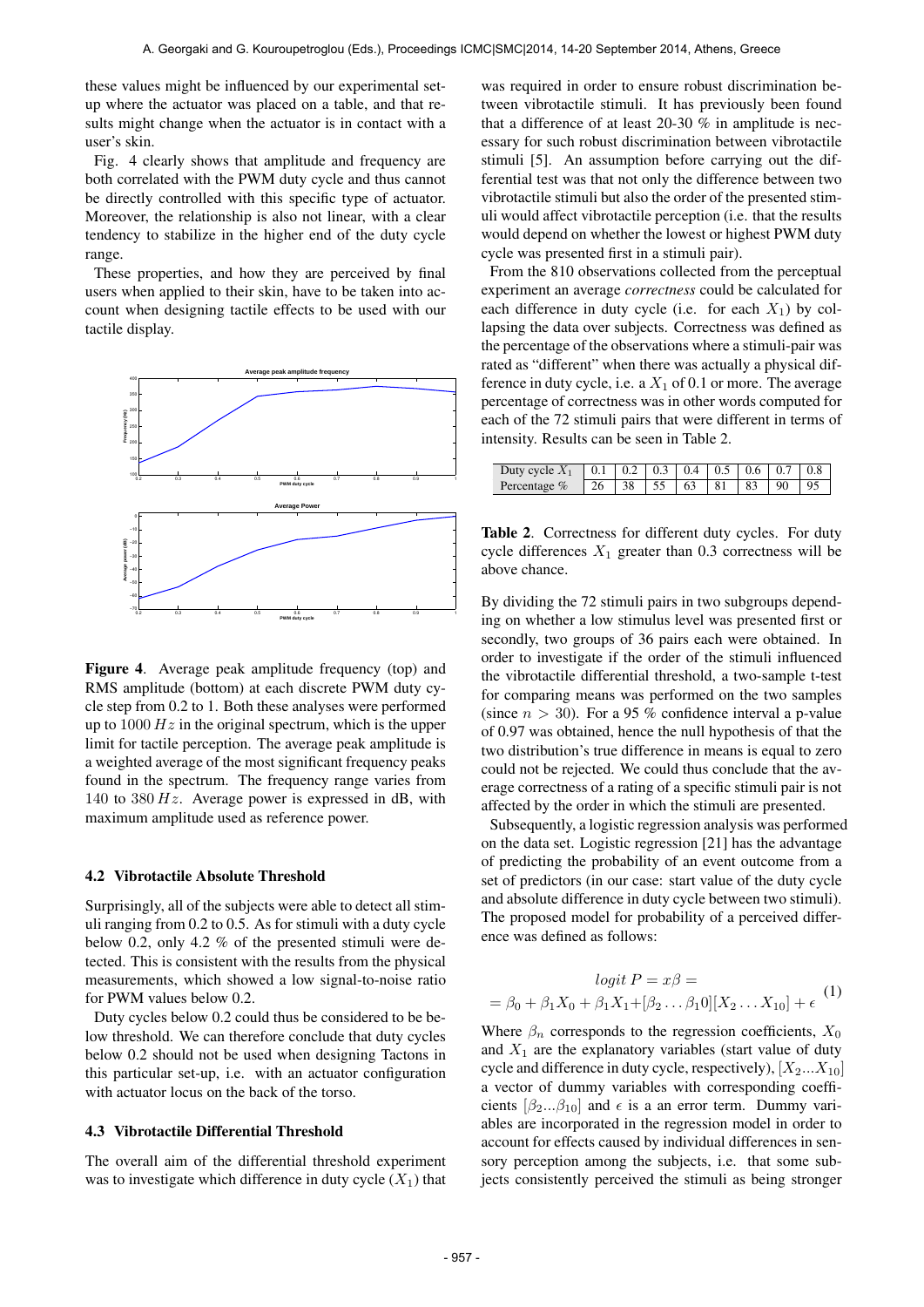

Figure 5. Predicted probability versus absolute difference in duty cycle  $X_1$  plotted for different start values  $X_0$ .

or weaker. Subject 10 was set as reference for the dummy variables and clustered robust standard errors were used in order to correct standard errors for model specification.

The obtained  $\beta$  estimates, i.e. the regression coefficients, can be found in Table 3. According to the results, both difference in duty cycle and start value of the duty cycle were significant predictors of the probability of a response equal to "different" ( $p < 0.001$ ).

The logit function was transformed back to the probability scale according to Equation 2 and 3. The probabilities for  $X_0$  from 0.2 to 1.0 and  $X_1$  ranging from 0.2 to 0.8 were subsequently computed. Results are visualized in Figure 5 and 6.

$$
P_{\text{different}} = \frac{1}{1 + e^{-x\beta}}\,,\tag{2}
$$

$$
x\beta = -0.67 - 2.09X_0 + 7.75X_1 \tag{3}
$$

In order to ensure robust discrimination between vibrotactile stimuli of different start values  $X_0$  we opted for a predicted probability of  $P = 0.8$  and computed the required difference in PWM duty cycle ( $X_r$ ) for a fixed start value  $(X_0)$  at this specific probability level. The obtained values can be found in Table 4. As a result of our requirement of 80 % predicted probability of correctness rate, our required intensity difference between stimuli is higher than what was suggested in [5]. As shown in Table 4, the required duty cycles range from 0.32 to 0.53, corresponding to a difference in percentage of approximately 40 to 67 % (if the total range is set to a duty cycle of  $1 - 0.2 = 0.8$ ).

#### 5. SUGGESTIONS FOR TACTON DESIGN

It has previously been found that it is possible to encode information by using different intensity levels of tactile stimuli [22]. Based on our findings presented above, we

Predicted probability vs. X0 and X1



Figure 6. Predicted probability versus difference in duty cycle  $X_1$  plotted for different start values  $X_0$ . Red intensity is a measure of how low the predicted probability is; couplings in the white area should be opted for, in order to ensure robust discrimination (see Table 5 for possible couplings).

| ØΩ                  | $-0.67***$ | 0.39 |
|---------------------|------------|------|
| $X_0$               | $-2.09***$ | 0.61 |
| X <sub>1</sub>      | 7.75       | 1.09 |
| <b>Observations</b> | 810        |      |

Table 3. Regression coefficients with standard deviation  $***p<0.001$ .

| $X_0$ | $X_r$ | $\%$  |
|-------|-------|-------|
| 0.2   | 0.32  | 39.90 |
| 0.3   | 0.35  | 43.26 |
| 0.4   | 0.37  | 46.63 |
| 0.5   | 0.40  | 49.99 |
| 0.6   | 0.43  | 53.35 |
| 0.7   | 0.45  | 56.72 |
| 0.8   | 0.48  | 60.09 |
| 0.9   | 0.51  | 63.45 |
| 1.0   | 0.53  | 66.81 |

**Table 4.** Required duty cycle differences  $(X_r)$  in order to obtain robust discrimination between vibrotactile stimuli.

can conclude that subjects are able to discriminate between certain intensity levels presented using the actuator set-up in our tactile display. This indicates that the intensity parameter can be used to convey information to the musician while using our vibrotactile display.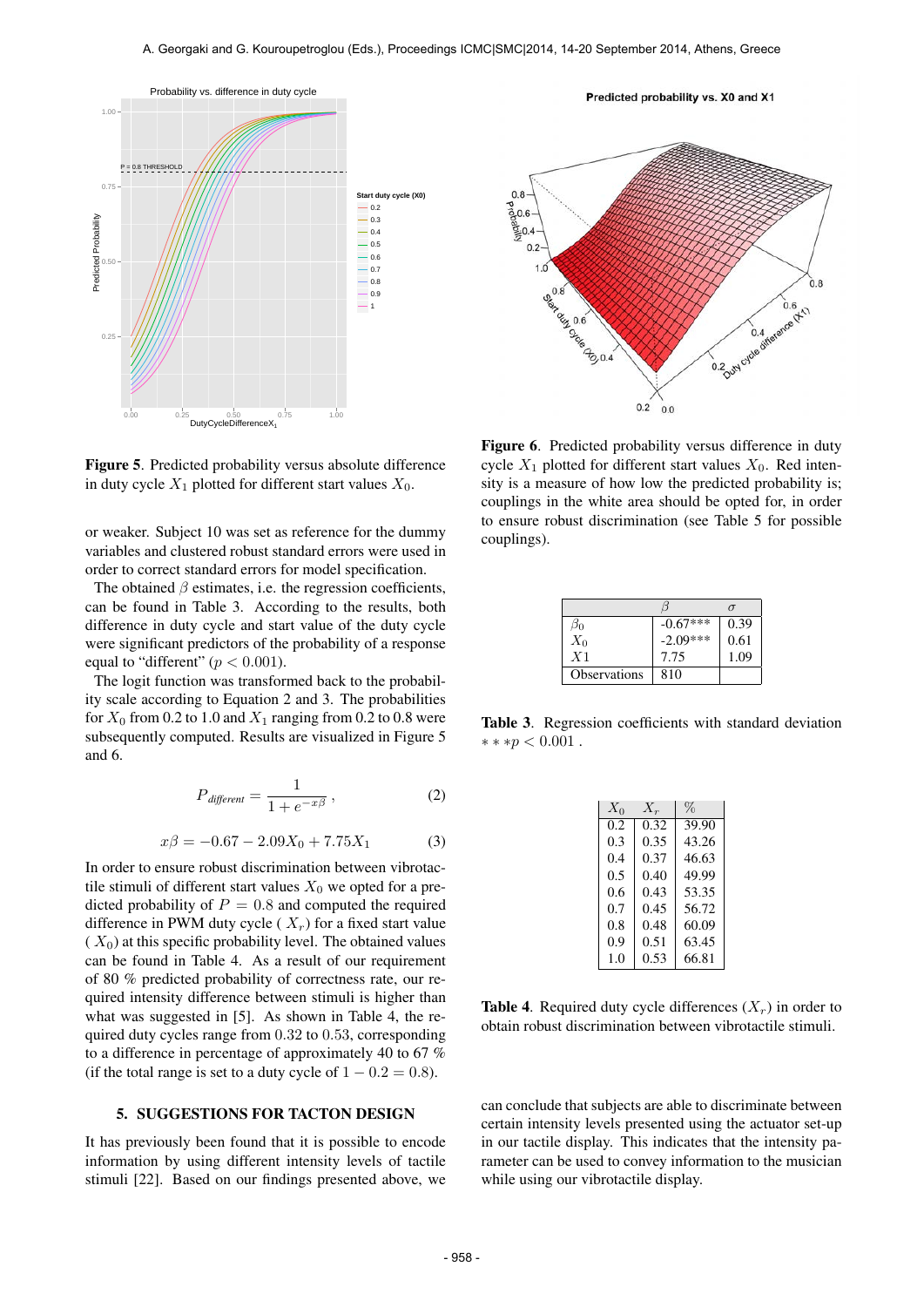Based on our findings, we can draw a number of conclusions that may serve as general guidelines for the design of a preset library of Tactons and arbitrary tactile notification cues in *CLEF*:

- 1. From the absolute threshold experiment we can conclude that duty cycles below 0.2 should not be used to encode information in our vibrotactile tool.
- 2. Results from the differential threshold experiment indicate that the order of stimulus intensity does not affect intensity discrimination and therefore does not need to be taken into account.
- 3. The logistic regression model provides useful guidelines for selection of duty cycles. As shown in Figure 5 and Table 4, the difference in duty cycle between two stimuli is a function of the absolute values with reference to the duty cycle scale (0.2−1.0): a lower duty cycle will require a smaller difference between the two stimuli than a higher duty cycle, in order to ensure the same probability of them being perceived as "different".
- 4. Considering temporal aspects related to the physical characteristics of the vibrating disk motors, we can conclude that ramp-up times are almost negligible and need not to be taken into consideration upon Tacton design. However, the relevant rampdown times are significantly longer, ranging up to 200 ms. This asymmetry in the envelope should be considered when designing, for instance, Tactons with fixed decay time or pulse-train-like Tactons for the tactile display.
- 5. No discrete pulses with inter-onset-times less than 200 ms can be perceived with this particular actuator set-up.

After analysis of the values presented in Table 4 we propose information encoding in terms of the intensity parameter consisting of any combination of the couplings of discrete duty cycle values introduced below in Table 5. Presented together with their Weber fractions (the ratio of the difference threshold to a reference level) [23, 5], these couplings are likely to ensure robust intensity discrimination and thus effective information display. In contrast to the findings in [5], the Weber fractions are not clustered around a ratio of 1.1 to 1.3 in difference.

| Stimulus 1   0.2   0.2   0.3   0.3   0.4   0.4   0.5   0.5   0.6 |  |  |  |                                                                                                    |  |
|------------------------------------------------------------------|--|--|--|----------------------------------------------------------------------------------------------------|--|
| Stimulus 2   0.5   0.6   0.7   0.8   0.8   0.9   0.9   1.0   1.0 |  |  |  |                                                                                                    |  |
| $W_{\text{fraction}}$                                            |  |  |  | $\mid$ 2.5 $\mid$ 3.0 $\mid$ 2.3 $\mid$ 2.7 $\mid$ 2.0 $\mid$ 2.3 $\mid$ 1.8 $\mid$ 2.0 $\mid$ 1.7 |  |

Table 5. Suggested intensity couplings for effective information display.

As suggested in [20], not more than four different intensity levels between the detection versus comfort-pain threshold should be used when designing vibrotactile stimuli. Selecting couples from Table 5, we may propose three different intensity levels for information coding in our tactile display (e.g. 0.2, 0.5 and 0.9). Such a choice of intensity levels would, according to the predicted model, be perceived as different from each other for the probability value of  $P = 0.8.$ 

The selection of three intensity levels for information encoding are in line with previous findings presented in [22], where it was found that intensity can be successfully used as a parameter in Tactons when three levels of intensity are presented using a standard mobile phone vibration motor.

Possible information coding of the three intensity levels could for example be mappings between urgency of a message and vibrotactile intensity level. Low level intensities (duty cycles of 0.2) could be used for less urgent messages; e.g. low-intensity click-tracks providing vibrotactile information, similar to the auditory feedback of a standard metronome. Higher intensities could be used in order to convey notifications or alerts of great importance or higher urgency, for example in situations where the performer needs to be informed about an important future event in a score.

If temporal factors such as ramp-down time is an important factor for the design of vibrotactile stimuli, one solution is the use of a different motor driver circuit. The motor driver circuit could use, for instance, a full h-bridge driver with switch capabilities. Such a driver allows an almost-instantaneous stop of the motor by rapidly inverting the plus and minus terminals. However, changing the hardware in such a manner might require a drastic redesign of Tactons.

Finally the results from the measurements of peak frequencies of the disk motors show frequencies ranging from 140 to approximately  $380 Hz$ . This information is useful for the selection of loci for the vibrating disk motors, since different parts of the human body have different sensitivity to certain frequency ranges. In this context it is worth noting that the sensitivity peaks for the human tactile perception can be found around  $250 Hz$  [19]. According to the results presented in Figure 4, a frequency of  $250 Hz$ can be found somewhere between the duty cycles 0.3 and 0.4. This goes in line with the lower values of duty cycle difference  $X_r$  required for robust discrimination of vibrotactile intensity, as presented in Table 4.

## 6. CONCLUSIONS

In this paper we presented quantitative measurements and perceptual data for the characterization of a tactile display used for encoding and transmission of haptic notifications in *CLEF*, a live-electronics composition environment. Our work is motivated by the fact that vibrotactile thresholds are highly depending on the context of use. In order to guarantee design transparency and to provide a robust platform for design of tactile events, we evaluated both physical and perceptual characteristics of our specific set-up.

The results of our tests indicate that duty cycles below 0.2 should not be used for information display. Furthermore we provide a table of possible couplings of intensities that enable robust (i.e. more that 80 % success rate) discrimination of vibrotactile stimuli, in the case where stimuli of